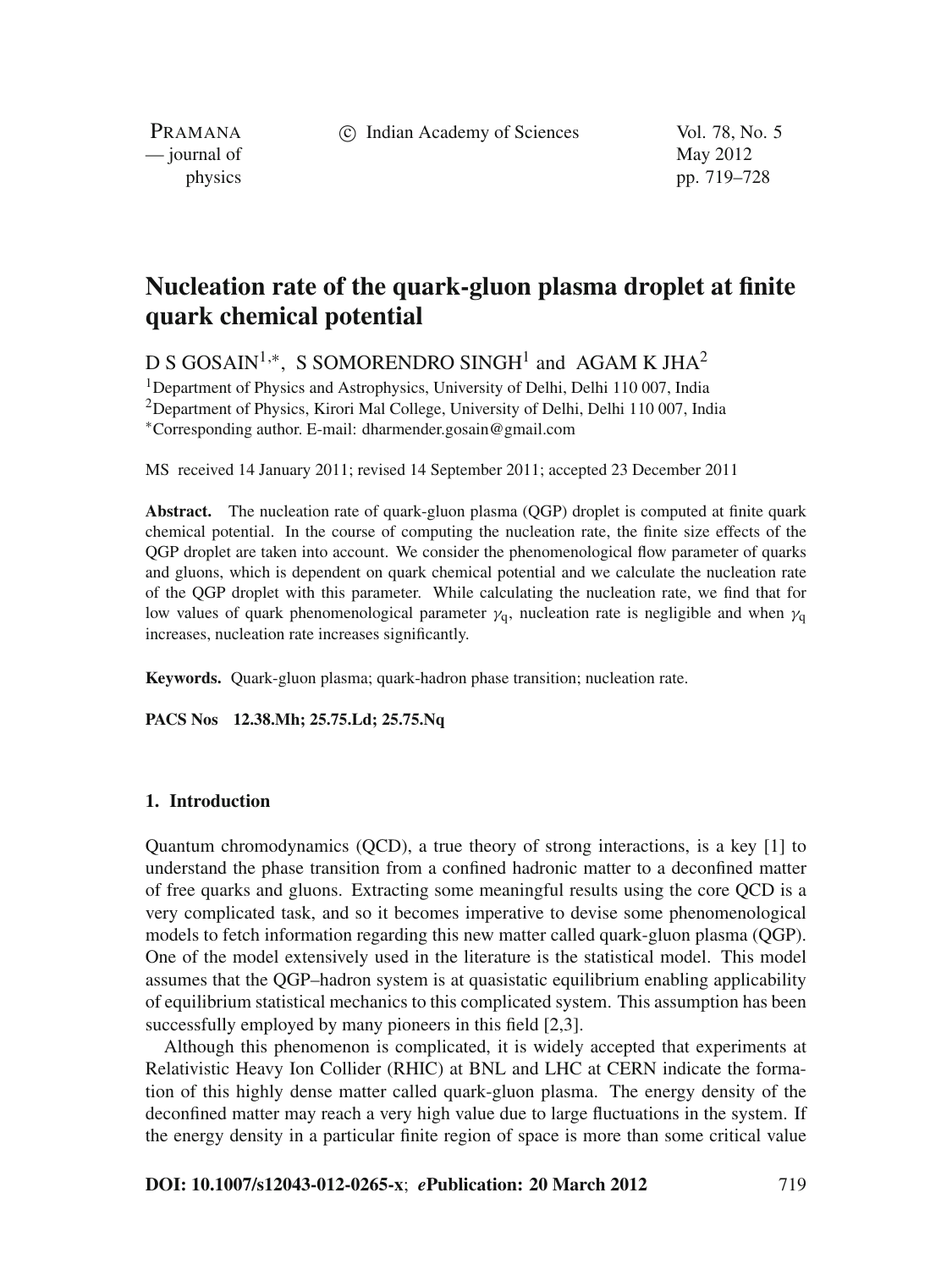$(1-2 \text{ GeV}/\text{fm}^3)$ , then in that small space the matter is more readily described as a quarkgluon plasma rather than as a hot gas of hadrons. It means that the formation of QGP takes place in a small finite region and the effect of finite size is necessary to explain the evolution of the system [4]. Another important issue is that while calculating the nucleation rate of the QGP droplet, it is necessary to consider the finite size of hadrons [5]. These corrections are properly taken care of in the workout of this paper.

Now, in the framework of the homogeneous nucleation theory, the nucleation rate of the plasma droplet can be estimated as [6]

$$
I = I_0 \exp\left(-\frac{\Delta F_c}{T}\right),\tag{1}
$$

where  $I_0$  is the prefactor, *T* is the temperature and  $\Delta F_c$  is the change in free energy due to the formation of a critical size plasma droplet (i.e. critical free energy). The prefactor was first computed by Kapusta and Cernai in a course-grained effective field theory approximation to QCD and this type of work is further extensively studied to the finite baryonic density by Venugopalan and Vischer [6]. The prefactor influences the growth rate and statistical fluctuations. It also accounts in the calculation of the available phase space.

In the present study, the nucleation rate of the QGP droplet from hadronic medium is calculated at finite quark chemical potential taking into consideration the surface tension and the shape contribution of the QGP droplet. We used Ramanathan *et al* [7,8] statistical model in which the effective QCD potential is considered, to construct the density of states for quarks and gluons. These types of potential models give a very successful explanation in the case of particle multiplicities.

This paper is organized as follows: in  $\S$ 2, we briefly explain the density of states at finite quark chemical potential. We calculate the nucleation rate in §3. Finally, we present the result and conclusion in §4.

## **2. Density of states at finite quark chemical potential**

We construct the density of state at finite quark chemical potential following the procedures of the Thomas–Fermi electronic model of atom and Bethe's model of nucleons [9]. The density of states for relativistic particles like quarks and gluons at these chemical potential is defined as

$$
\rho_{q,g}(k,\mu) = \left[\frac{v(2m)^{3/2}}{2\pi^2}\right] \left[-V_{\text{eff}}(k,\mu)\right]^{1/2} \cdot \left[-\frac{dV_{\text{eff}}(k,\mu)}{dk}\right],\tag{2}
$$

where  $k$  is the relativistic four momentum of the quarks and gluons,  $v$  is the volume of the droplet and *V*eff is a suitable effective confining potential, depending on finite chemical potential, set up between the current quarks–antiquarks and gluons in the system. It is defined as

$$
V_{\rm eff}(k,\,\mu) = \left(\frac{8\pi}{27k}\right) \gamma'_{\rm g,q} \left(\frac{1}{\ln(1+k^2/\Lambda^2)}\right) T^2 - \frac{m_0^2}{2k} \,. \tag{3}
$$

 $\gamma_{g,q}$  is the phenomenological flow parameter of quarks and gluons and  $\Lambda$  is the QCD parameter taken as 150 MeV.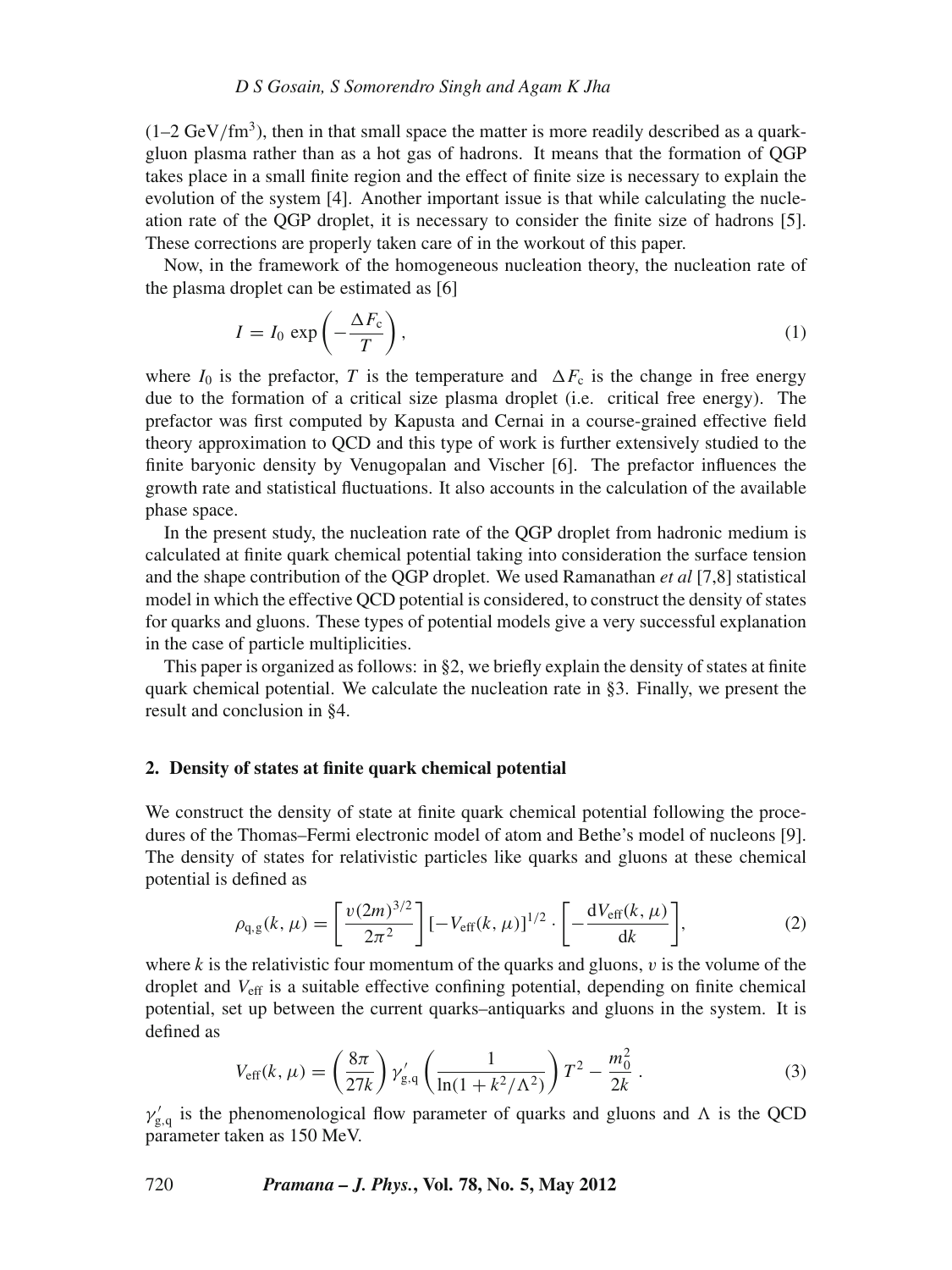In this effective potential we use the chemical potential through the phenomenological flow parameters of quarks. The parameter  $\gamma'_{q}$  is obtained by modifying our earlier value of  $\gamma_q$ . It is done by replacing  $\gamma_q$  by  $\gamma_q[1 + \frac{\mu^2}{\pi^2 T^2}]$ . We are representing this modified value by  $\gamma'_{q}$ . The modification is inspired by the work of ref. [10] and this modified value enhances the nucleation rate of the QGP droplet. Moreover, the gluon parameter remains the same as the earlier one, i.e.  $\gamma_g'$  as  $\gamma_g$ . The value of  $\gamma_g$  is fixed as 1/3, which is also chosen by Peshier. The effective potential is obtained through the thermal Hamiltonian [11] as

$$
H(k, T) = [k2 + m(T)2]^{1/2},
$$
\n(4)

which in the large *k* limit can be expressed as

$$
H(k, T) = k + \frac{m_0^2}{2k} - \frac{(m_0^2 - m^2(T))}{2k},
$$
\n(5)

where  $m(T)$  is the thermal-dependent quark or gluon mass.

## **3. Nucleation rate at finite quark chemical potential**

The nucleation process is naturally driven by statistical fluctuations. It is determined by the critical free energy difference between the two phases. The free energy difference between the quark and the hadronic phases, by considering the curvature and shape of the droplet, can be approximated as [4,7,8]

$$
\Delta F = -\frac{4\pi}{3} R^3 [P_{q,g}(T,\mu_B) - P_{had}(T,\mu_B)] + 4\pi R^2 \sigma + 8\pi C R + \tau_{critical} T \ln \left[ 1 + \frac{4\pi R^3}{3} s_{q,g} \right].
$$
 (6)

In the equation, there are the usual volume or pressure contribution, surface contribution proportional to the surface tension  $\sigma$ , curvature and shape contribution. As the system undergoes a transition near the temperature  $T = 170$  MeV, the suitable surface tension obtained near the strong interacting phase is around  $50MeV/fm<sup>2</sup>$ , which is very much closer to the lattice calculation of surface tension [12]. The shape contribution is an entropy term on account of the fluctuations in droplet shape.  $\tau_{critical}$  is called the Fisher critical exponent, for which we choose to have a value of 2.2 and *s*<sup>q</sup>,<sup>g</sup> is the entropy of the QGP droplet.

Since the prefactor is valid for the case where curvature is not important and there exists no derivation of the prefactor with curvature term in the literature, for the present calculation we have not considered the curvature term.

The pressure difference is attributed to  $P_{q,g}(T,\mu_B)$ , which is the sum of pressure contributed by all the quarks and gluons and  $P_{\text{had}}(T,\mu_{\text{B}})$ , the sum of pressure contributed by all the hadrons in the hadronic medium with the suitable finite volume correction. In the present calculation, we consider three flavours of quarks, their antiparticles and gluons for the QGP. For the hadronic sector, the pions, nucleons,  $\Delta$ ,  $\lambda$ ,  $\Sigma$ ,  $\Sigma$  and the corresponding antiparticles are considered. We have used the current (dynamic) quark masses  $m_u = m_d = 0$  MeV and  $m_s = 150$  MeV.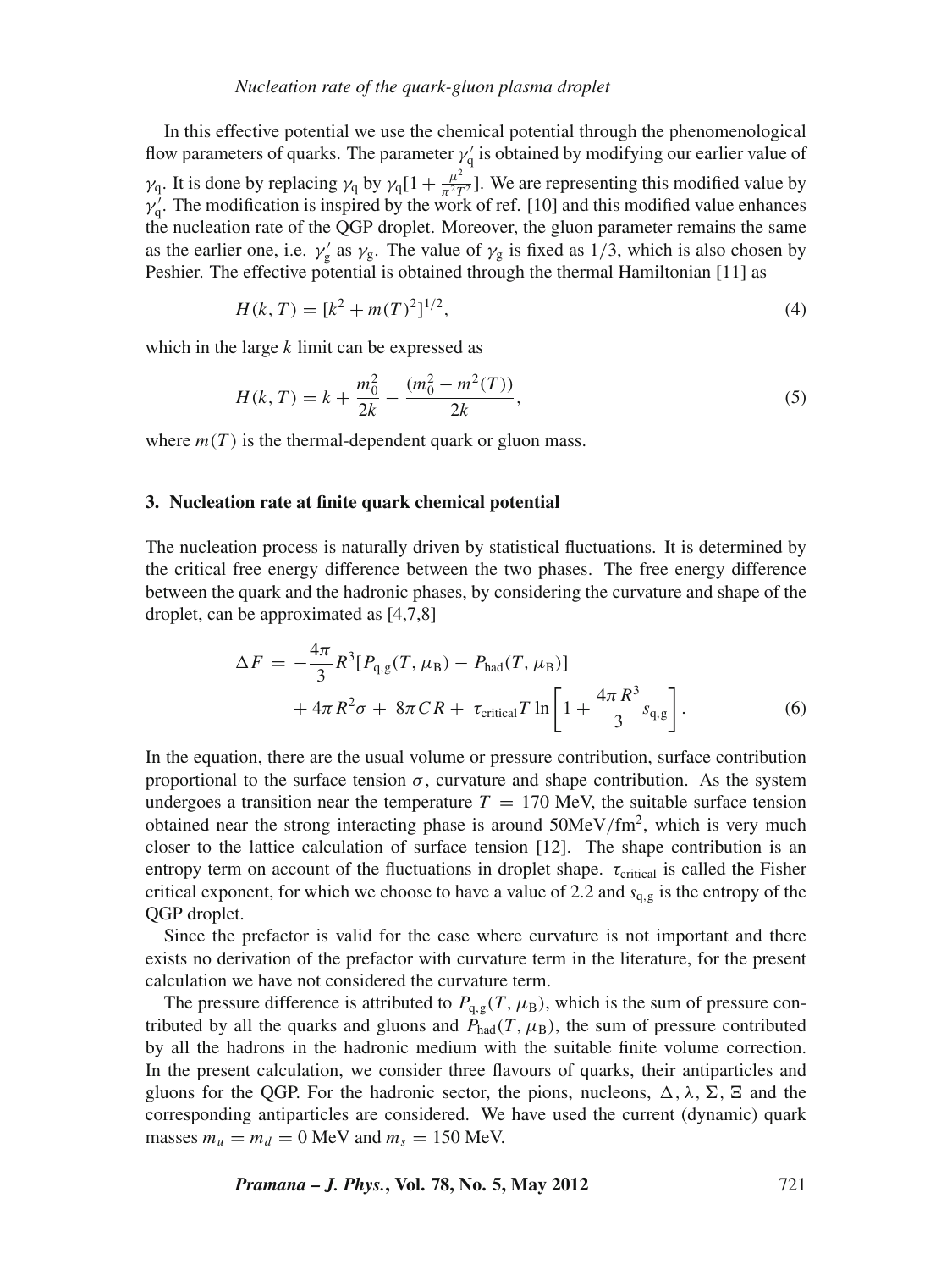The pressure contribution of quarks and gluons can be calculated by using the equation

$$
P_i = \pm \frac{T g_i}{v} \int \mathrm{d}k \rho_{q,g}(k,\,\mu) [\ln(1 \pm \mathrm{e}^{-(\sqrt{m_i^2 + k^2} - \mu_i)/T}) + \ln(1 \pm \mathrm{e}^{-(\sqrt{m_i^2 + k^2} + \mu_i)/T}). \tag{7}
$$

In the expression, the fermionic and bosonic particles are indicated by the upper and lower signs.  $\rho_{q,g}(k,\mu)$  is the density of states for the particular particle *i* (quarks, gluons etc.).  $g_i$  and  $\mu_i$  are the appropriate degeneracy factor and chemical potential. v is the volume of QGP system. The values of the quark chemical potential  $\mu_a$  are taken as 100, 200, 300 and 400 MeV and the electric charge, chemical potential and strange quark chemical potential are considered to be zero.

The pion pressure is given as

$$
P_{\pi}^{0} = -\left(\frac{3T}{2\pi^{2}}\right) \int_{0}^{\infty} k^{2} dk \ln(1 - e^{-\sqrt{m_{\pi}^{2} + k^{2}}/T}). \tag{8}
$$

Pressure and baryon density contributed by the baryons and antibaryons are given as

$$
P_{\rm B}^0 = -\left(\frac{T}{2\pi^2}\right) g_i \int_0^\infty dk k^2 [\ln(1 + e^{-(\sqrt{m_i^2 + k^2} \mp \mu_i)/T})], \tag{9}
$$

$$
n_{\rm B}^0 = \frac{g_i}{2\pi^2} \int_0^\infty dk \, k^2 \left[ \frac{1}{\exp\left[ \left( \sqrt{m_i^2 + k^2} \mp \mu_i \right) / T \right]} \right],\tag{10}
$$

where  $g_i$ ,  $m_i$  and  $\mu_i$  are appropriate degeneracy, mass and chemical potential for baryons and antibaryons. Another important point is that hadrons are not considered as point particles. They have finite volume and the above relations are only for point particles. So we need appropriate corrections for these point particle hadrons. The correction factor for these hadrons are taken from the Kouno and Takagi approach [5]. The corrected pressure and number density for baryons are given as

$$
P_{\rm h} = \frac{P_{\rm B}^0}{1 + n_{\rm B}^0 V_{\rm h}} + \frac{P_{\rm B}^0}{1 + n_{\rm B}^0 V_{\rm h}} + P_{\pi}^0 \,,\tag{11}
$$

$$
n_{\rm B} = \frac{n_{\rm B}^0}{1 + n_{\rm B}^0 V_{\rm h}} - \frac{n_{\rm B}^0}{1 + n_{\rm B}^0 V_{\rm h}}\,,\tag{12}
$$

where  $P_B^0$ ,  $P_{\bar{B}}^0$ ,  $n_B^0$  and  $n_{\bar{B}}^0$  are the pressure and number density for all the point-like baryons (i.e. nucleons,  $\Delta$ ,  $\lambda$ ,  $\Sigma$ ,  $\Xi$ ) and corresponding antibaryons. *V*<sub>h</sub> is the hadronic hard core volume and it is defined as  $V_h = \frac{4}{3}\pi R^3$ , where *R* is the hadronic hard core radius, which is suitably chosen as  $R = 0.9$  fm [5].

Now, we use eq. (1) for calculating the nucleation rate the QGP droplet. The first term in the right-hand side is the prefactor  $I_0$  which is given as

$$
I_0 = \frac{\kappa}{2\pi} \Omega_0 \,. \tag{13}
$$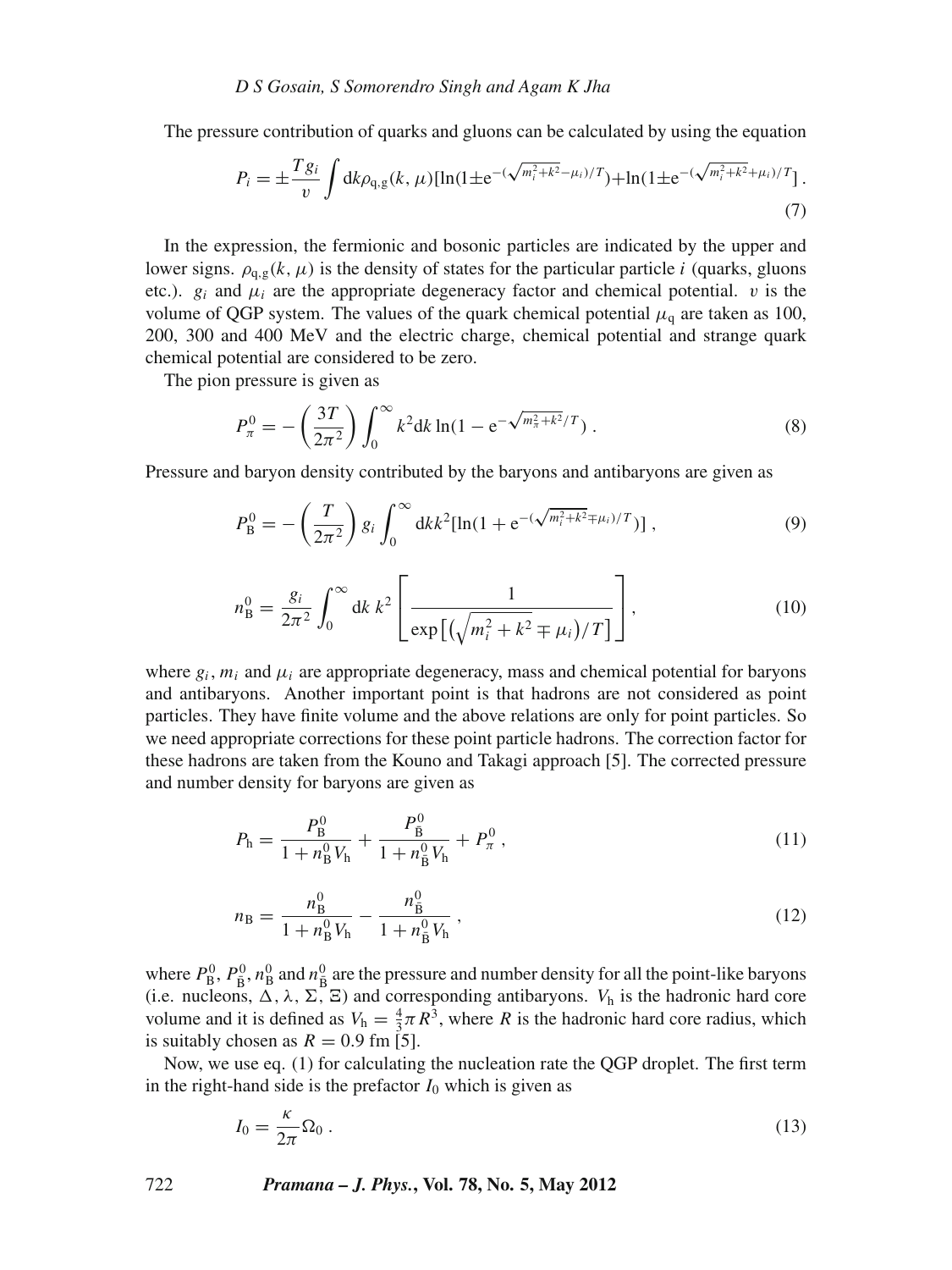The dynamical prefactor  $\kappa$  is given by

$$
\kappa = \frac{2\sigma}{(\Delta\omega)^2 (R_c)^3} \left[ \lambda T + 2 \left( \frac{4}{3} \eta + \zeta \right) \right],\tag{14}
$$

where  $\lambda$  is the thermal conductivity and  $\eta$ ,  $\zeta$  are viscosities of the hadronic phase. The bulk viscosity  $\zeta$  is very small compared to shear viscosity  $\eta$  and can be neglected.  $\Delta \omega$  is the difference in enthalpy densities of the two phases. For these dissipative coefficients we have used the parametrization of Danielwicz [3,13].

$$
\eta = \left(\frac{1700}{T}\right)^2 \left(\frac{n}{n_0}\right)^2 + \frac{22}{1 + T^2/1000} \left(\frac{n}{n_0}\right)^{0.7} + \frac{5.8T^{1/2}}{1 + 160/T^2},\tag{15}
$$

$$
\lambda = \left(\frac{0.15}{T}\right) \left(\frac{n}{n_0}\right)^{1.4} + \frac{0.02}{1 + T^4 / 7 \times 10^6} \left(\frac{n}{n_0}\right)^{0.4} + \frac{0.0225 T^{1/2}}{1 + 160 / T^2} \,. \tag{16}
$$

To a first approximation the statistical prefactor  $\Omega_0$  is:

$$
\Omega_0 = \frac{2}{3\sqrt{3}} \left(\frac{\sigma}{T}\right)^{3/2} \left(\frac{R_c}{\xi_h}\right)^4 \,. \tag{17}
$$

 $\xi$ <sub>h</sub> is the correlation length in the hadronic phase which is taken as 0.7 fm and  $n_0$  is the normal nuclear matter density.



**Figure 1.** The free energy  $\Delta F$  as a function of droplet radius R, at  $\gamma_{\rm g} = 1/3$  and  $\gamma'_q = 2(1 + \frac{\mu^2}{\pi^2 T^2}) \gamma_g$ , i.e.  $\gamma_q = 2 \gamma_g$  for different temperatures, at quark chemical potential  $\mu_q = 400$  MeV.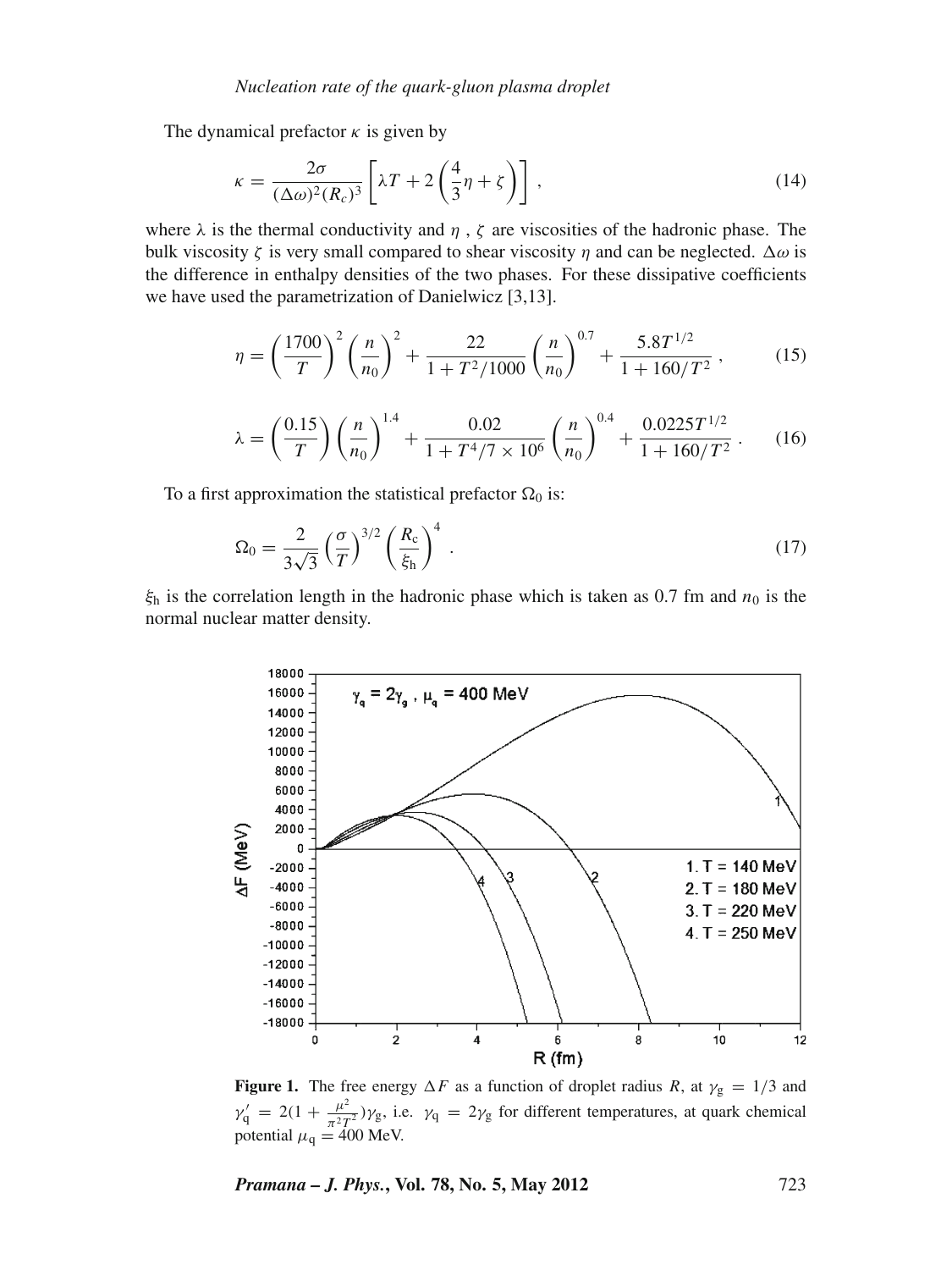# **4. Result and conclusion**

In this paper, we have calculated the nucleation rate of QGP droplet from the hadronic medium at finite baryon density. For evaluating the nucleation rate, it is required to find the critical free energy change when QGP droplet is formed in the hadronic medium. The nucleation rate depends on the change in critical free energy.

The parameters  $\gamma_{\rm g}$  and  $\gamma_{\rm q}^{\prime}$  are phenomenologically used, with certain modifications due to finite quark chemical potential. The whole set of parameters for quarks are considered after fixing the gluon parameter as the Peshier value,  $\gamma_{\rm g} = 1/3$ .

In figures 1–3, we show that with the increase in the value of  $\gamma_q$  there is a decrease in critical free energy and a decrease in critical radius. We find that for very high value of  $\gamma_q$ , critical free energy and critical radius are much lower indicating that droplets are highly unstable. For a vanishingly small value of  $\Delta F_c$ , hadron–QGP transition takes place spontaneously without the formation of QGP droplets, which is observed in the figures as we increase the parametrization value from  $\gamma_q = 2\gamma_g$  to  $\gamma_q = 6\gamma_g$ . The formation of droplet size is also effected by the quark chemical potential. We fix the quark chemical potential as  $\mu_{q} = 400$  MeV in the figures because, as we increase the quark chemical potential  $\mu_{q}$ , the critical free energy and critical radius decrease. For  $\mu_{q}$  larger than 400 MeV, the critical free energy and critical radius corresponding to  $\gamma_q = 6\gamma_g$  and subsequent higher values of  $\gamma_q$ , are very small and for  $\mu_q$  smaller than 400 MeV, free energy corresponding to  $\gamma_{q} = 2\gamma_{g}$  and subsequent lower values, increases without showing any critical value.



**Figure 2.** The free energy  $\Delta F$  as a function of droplet radius R, at  $\gamma_g = 1/3$  and  $\gamma'_1 = 4(1 + \frac{\mu^2}{\pi^2 T^2}) \gamma_g$  for different temperatures, at quark chemical potential  $\mu_q = 400$ MeV.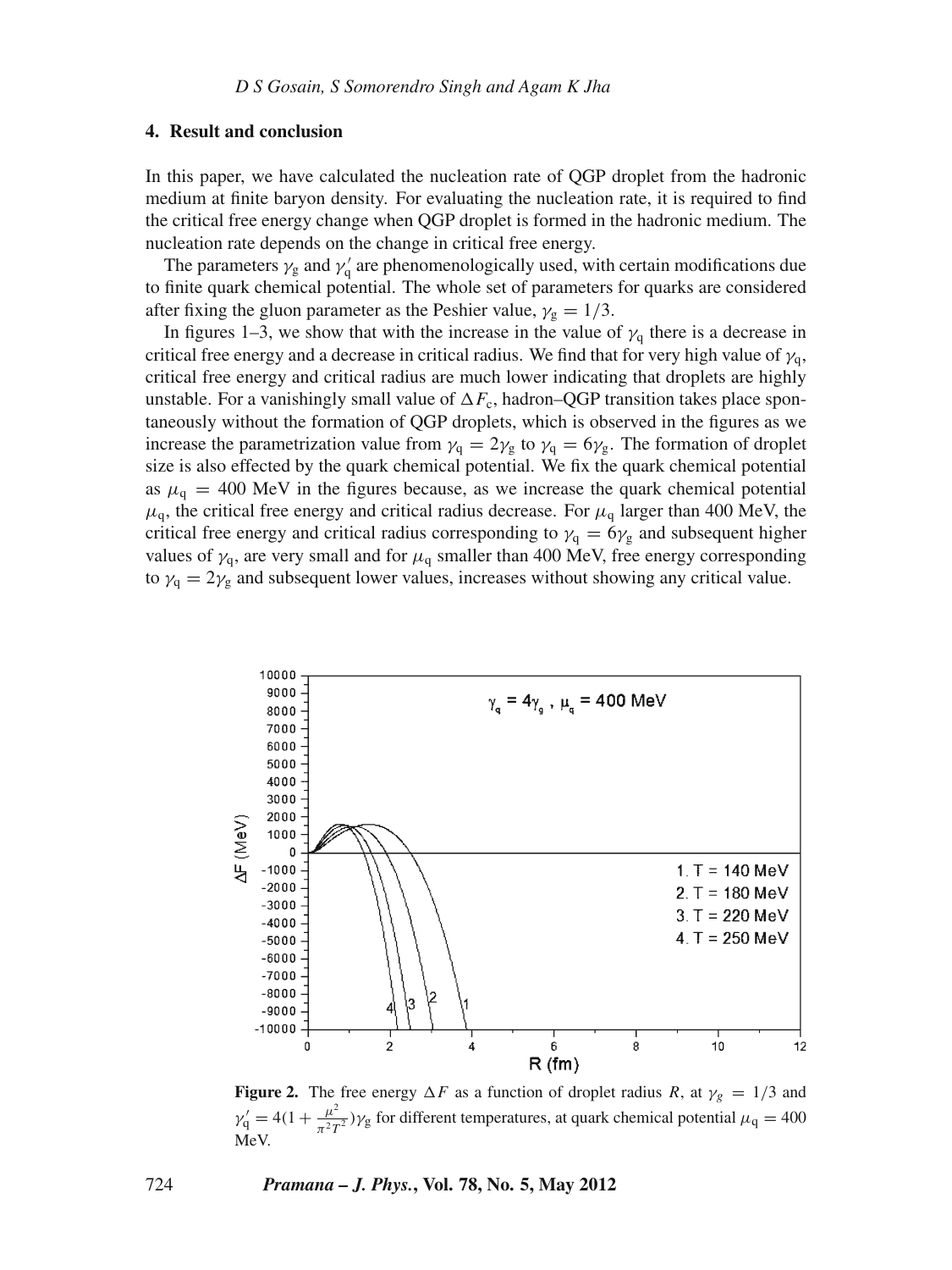

**Figure 3.** The free energy  $\Delta F$  as a function of droplet radius *R*, at  $\gamma_{\rm g} = 1/3$ and  $\gamma_1' = 6(1 + \frac{\mu^2}{\pi^2 T^2}) \gamma_g$  for different temperatures, at quark chemical potential  $\mu_q =$ 400 MeV.

Then in figure 4, the variation of nucleation rate with temperature is shown at  $\gamma_q =$  $4\gamma_{\rm g}, \gamma_{\rm g} = \frac{1}{3}$  for various values of quark chemical potential. Although the nucleation picture is discussed for  $\gamma_q = 4\gamma_g$ ,  $\gamma_g = \frac{1}{3}$  only, the physical outcome will remain the same for any other value, for example,  $\gamma_q = 6\gamma_g$ ,  $\gamma_g = \frac{1}{3}$ . It is not reliable to take any higher values for quark phenomenological parameters since for them the droplet radius is small and hence prefactor estimation will be unreliable. At the same time, it is not right to take the quark phenomenological parameter too low, i.e.  $\gamma_q \leq 2\gamma_g$  since for these low values the nucleation rate vanishes.

From the figure we can recognize the well-known fact that the transition temperature decreases with increase in chemical potential. We would like to mention here that in the context of the present model, the modification in the phenomenological parameter of  $\gamma_q$  and the dependence of inter-quark potential on quark chemical potential, show this trend of decreasing the transition temperature with chemical potential and this decreasing phenomena cannot be observed in the case of simple quark and gluon flow parameters.

Moreover, in figures 5 and 6 we investigate the variation of the exponential factor and nucleation rate of the QGP droplet with the quark phenomenological parameters. These figures are plotted for 180 MeV temperature and 100 MeV quark chemical potential but the physical outcome will remain the same for any other value of temperature and quark chemical potential. In figure 5, for low values of  $\gamma_q'$  the exponential factor in nucleation rate equation is vanishingly small and hence nucleation rate vanishes. For higher values of  $\gamma'_{q}$ , the exponential factor increases. This is also supported by figure 6. Figure 6 clearly shows that with the increase of  $\gamma'_{q}$ , nucleation rate increases but for very large values of  $\gamma'_{q}$ ,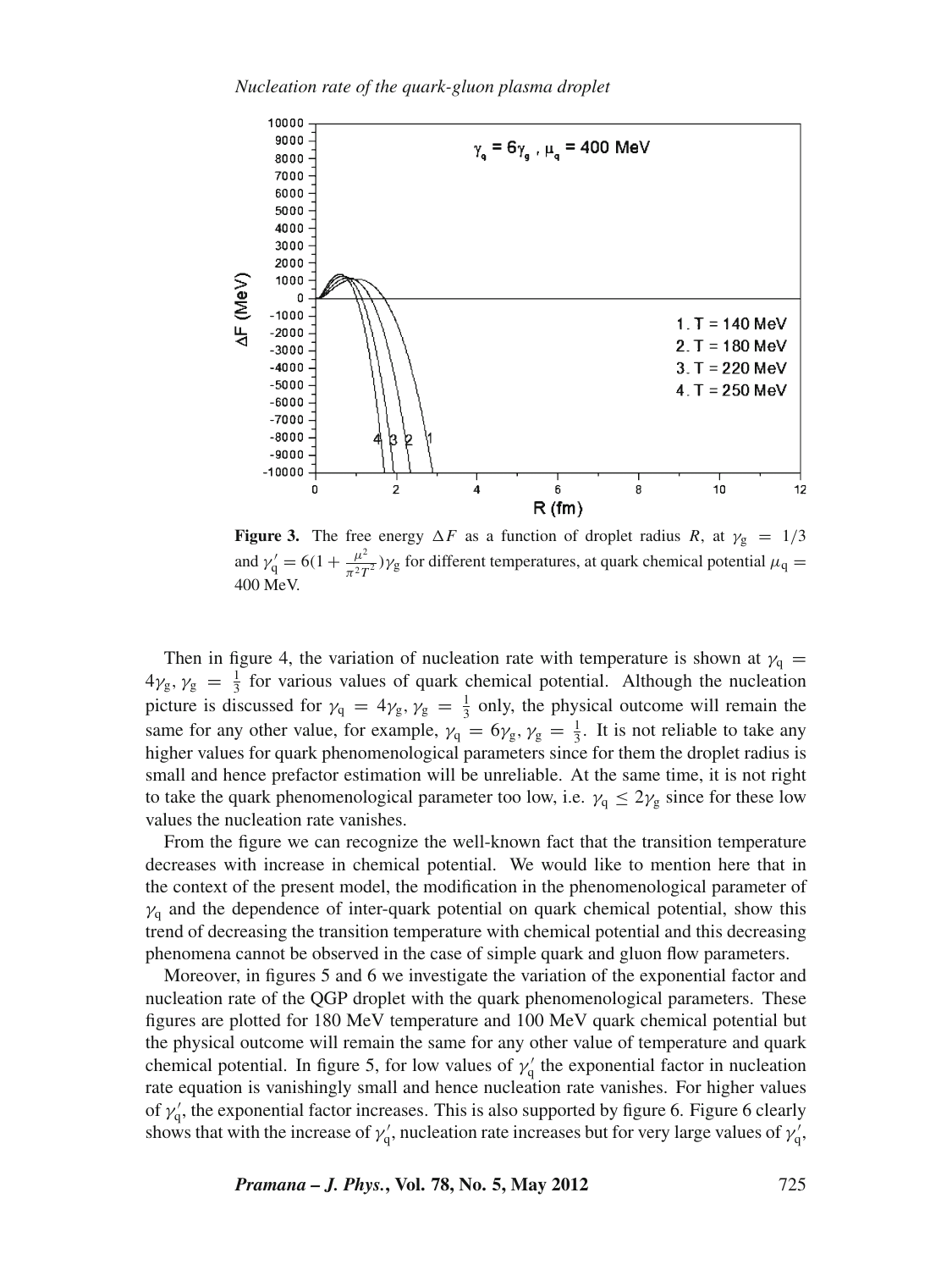

**Figure 4.** The nucleation rate of plasma droplets as a function of temperature. Curves are for different quark chemical potentials.

it is ambiguous to predict anything about the change in the nucleation rate as the critical radius obtained will be very low when the value of  $\gamma'_{q}$  is very large. In such a situation the calculation of the prefactor is found to be invalid.

We conclude that even such a simplified model can grasp lots of physics behind hadron– QGP phase transition. The crucial role played by the phenomenological flow parameters



**Figure 5.** Variation of  $exp(-\Delta F_c/T)$  with respect to  $\gamma'_q$  at a fixed temperature  $T = 180$  MeV and quark chemical potential  $\mu_q = 100$  MeV.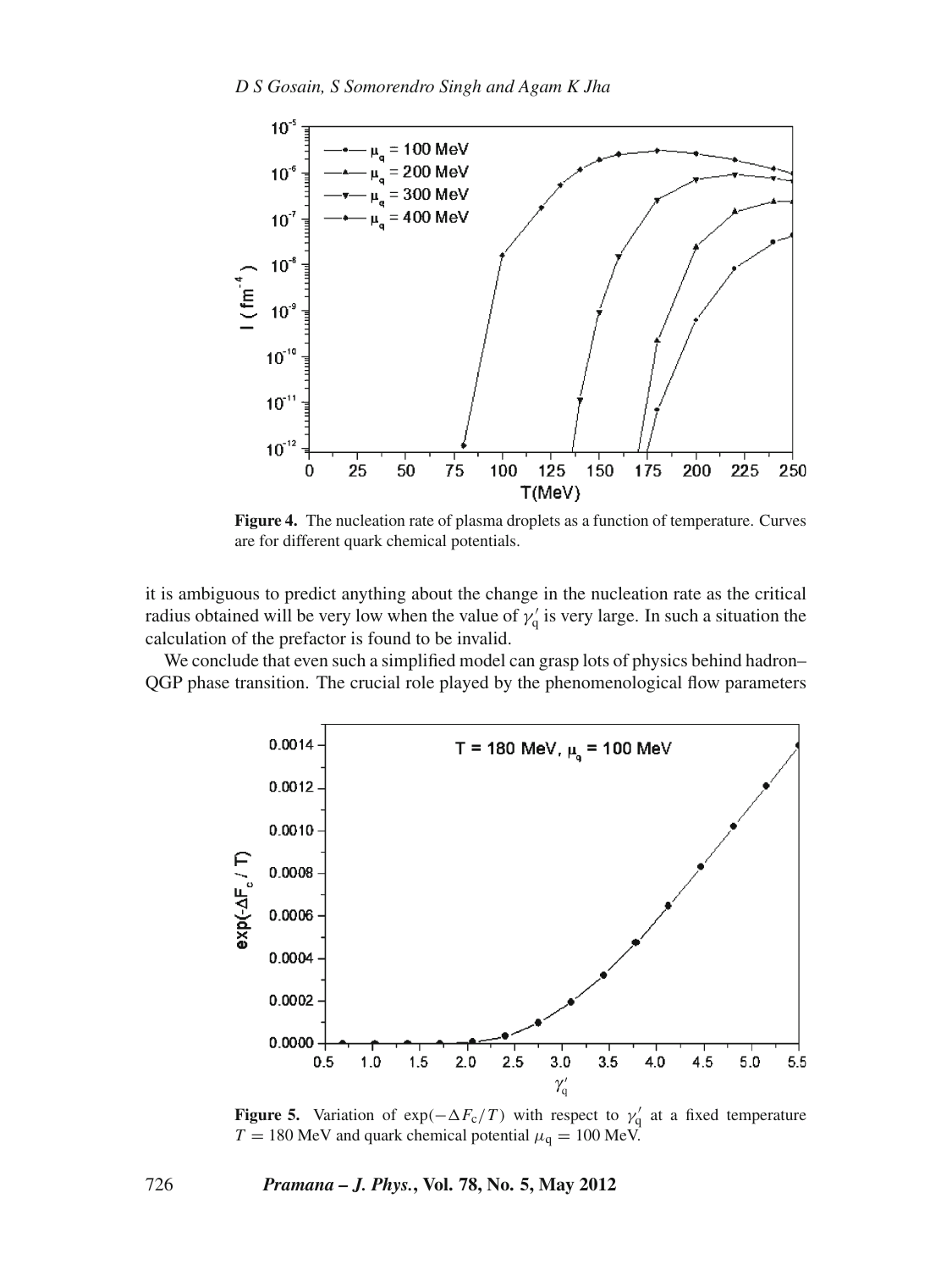

**Figure 6.** Variation of *I* (nucleation rate) with respect to  $\gamma_q'$  at a fixed temperature  $T = 180$  MeV and quark chemical potential  $\mu<sub>q</sub> = 100$  MeV.

in developing a statistical model for hot plasma system of QGP indicates their need and importance. It is demonstrated that these parameters should vary with quark chemical potential and temperature.

## **Acknowledgements**

The authors are very thankful to Dr R Ramanathan and Dr K K Gupta for their support in preparing this manuscript. One of the authors D S Gosain is highly grateful to the Department of Physics and Astrophysics for providing an opportunity to do research and to CSIR for providing financial support.

#### **References**

[1] C Y Wong, *Introduction to high-energy hea*v*y ion collisions* (World Scientific, Singapore, 1994)

L P Csernai, *Introduction to relati*v*istic hea*v*y-ion collisions* (Wiley, New York, 1994) R C Hwa, *Quark-gluon plasma* (World Scientific, Singapore, 1990)

- [2] H Satz, CERN-TH-2590, 18pp (1978) F Karsch, E Laermann, A Peikert, Ch Schmidt and S Stickan, *Nucl. Phys.* **B94**, 411 (2001) F Karsch and H Satz, *Nucl. Phys.* **A702**, 373 (2002)
- [3] L P Csernai, J I Kapusta and E Osnes, *Phys. Re*v*.* **D67**, 045003 (2003) J I Kapusta, R Venugopal and A P Vischer, *Phys. Re*v*.* **C51**, 901 (1995) L P Csernai and J I Kapusta, *Phys. Re*v*. Lett.* **69**, 737 (1992) L P Csernai, J I Kapusta, Gy Kluge and E E Zabrodin, *Z. Phys.* **C58**, 453 (1993)